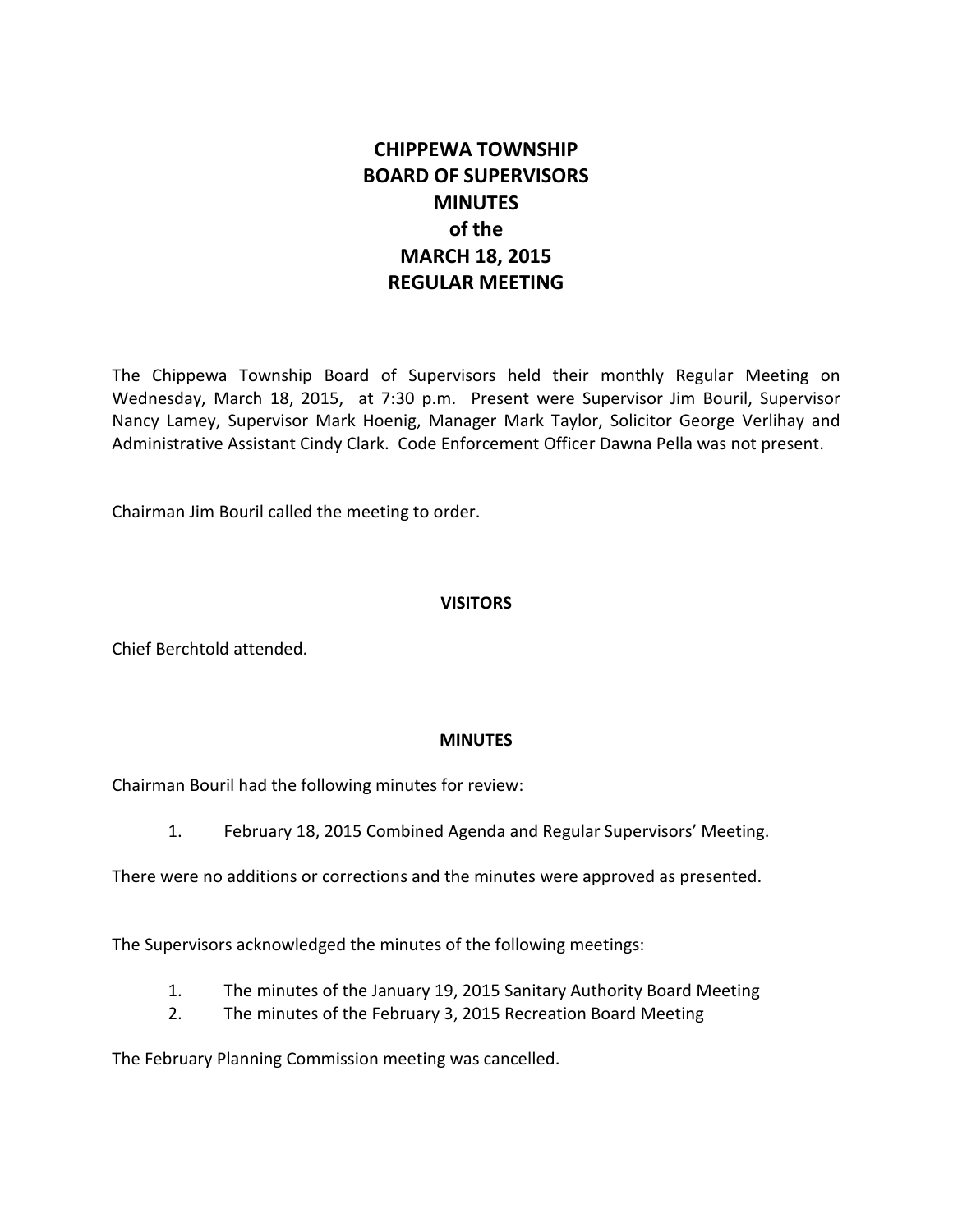#### **ITEMS TO BE ACTED ON**

Manager Taylor presented the following item to be acted on:

1. Hostetter lot line consolidation plan:

Manager Taylor said that information on this was provided at the previous Agenda Meeting. The one outstanding contingency item regarding the building lines has now been taken care of and he said the plan is now ready for approval.

**MS. LAMEY MOVED TO APPROVE** the change in the Hostetter lot lines according to the plan presented. Mr. Hoenig seconded the motion and with no further discussion the motion carried.

#### **REPORTS**

Chairman Bouril had the following February reports for review:

- 1. Financial Report
- 2. Police Department Report
- 3. Road Report
- 4. Wage Tax/OPT Report
- 5. Real Estate Tax Report
- 6. Zoning Report
- 7. Code Enforcement Officer's Report
- 8. Fire Report

## **MANAGER'S REPORT**

Manager Taylor had the following items listed on the agenda for discussion:

1. Flood Plain Ordinance and Map:

Manager Taylor said that the Township flood plain ordinance will have to be updated to FEMA's requirements by August. He has been talking to Attorney Verlihay and Jim Culler about this. He said he and Attorney Verlihay feel it may make more sense to use a new model ordinance and repeal our present ordinance than to try to update the present one. He said that Dawna Pella attended the Beaver County Conservation District meeting on this last Thursday. He provided the Supervisors with a draft memorandum of understanding between the Township and the Conservation District. He has questions about the standard fee and wants to study it further with the Township Engineer. He will keep the Supervisors updated on this.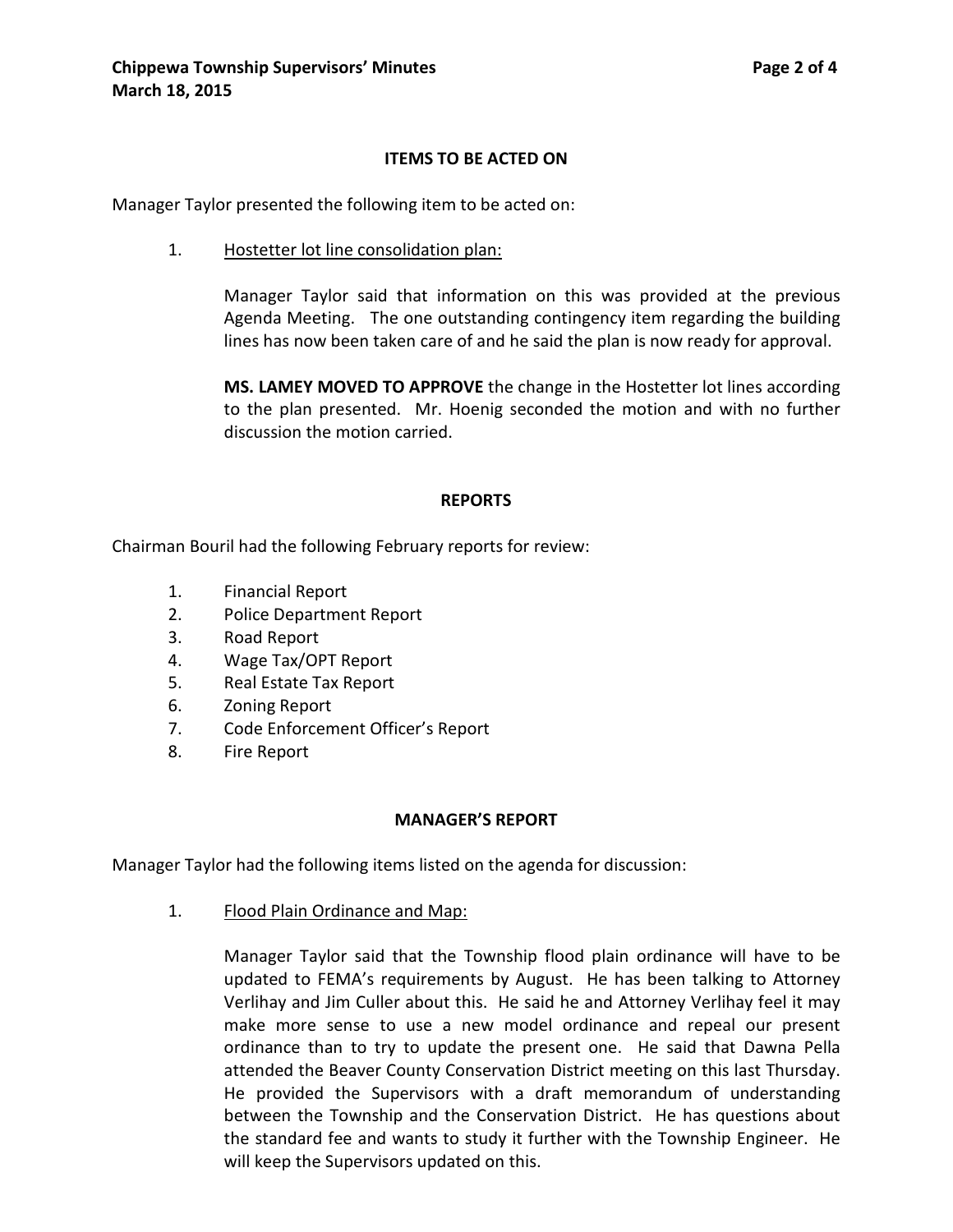## 2. Greenhouse for Sahli Park (Pam/Diane):

Pam Varga and Diane Manning had spoken at last week's Agenda Meeting about a proposed greenhouse at Sahli Park. Manager Taylor reported that he has already discussed this project with Charlie Miller.

3. Penn Prime Resolution #2015-6:

This is the resolution that gives the Township Manager responsibility and authority to implement Loss Control and Risk Management for the Township. It was approved at the March  $11<sup>th</sup>$  meeting.

4. Veterans Park:

Manager Taylor is still having meetings to get the plans in place so the Township can move forward with projects in Veterans Park.Chairman Bouril thanked Mr. Taylor for all the work he has done for Veterans Park.

## **PAYMENT OF BILLS**

Chairman Bouril had the February, 2015 bills for review

**MR. HOENIG MOVED TO APPROVE** payment of the February 2015 bills. The motion was seconded by Ms. Lamey and with no further discussion the motion carried.

## **SOLICITOR'S BUSINESS**

Attorney Verlihay spoke about the agreement between Chippewa Township and McGuire Memorial regarding payment in lieu of tax. The agreement for six parcels was originally just for 2014 but will now be good until one party or the other decides to give notice of termination. A McGuire representative has already signed the agreement. Attorney Verlihay asked for a motion to approve the agreement and authorize Chairman Bouril to sign the agreement on behalf of the Township.

**MR. HOENIG MOVED TO APPROVE** the agreement between Chippewa Township and McGuire Memorial. Ms. Lamey seconded the motion and with no further discussion the motion carried.